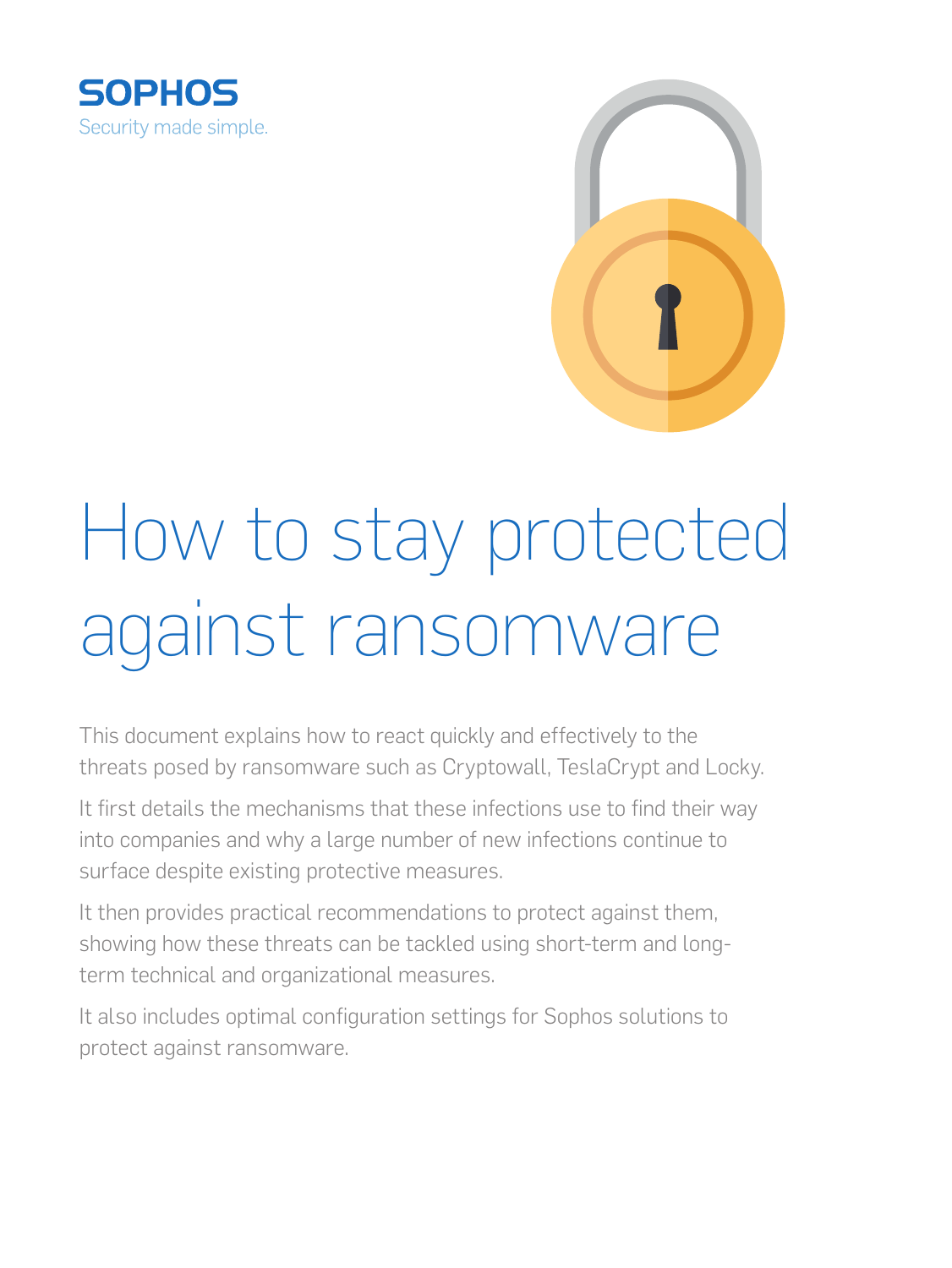## **Introduction**

Ransomware has become one of the most widespread and damaging threats that internet users face. Since the infamous CryptoLocker first appeared in 2013, we've seen a new era of file-encrypting ransomware variants delivered through spam messages and Exploit Kits, extorting money from home users and businesses alike.

The current wave of ransomware families can have their roots traced back to the early days of FakeAV, through "Locker" variants and finally to the file-encrypting variants that are prevalent today. Each distinct category of malware has shared a common goal – to extort money from victims through social engineering and outright intimidation. The demands for money have grown more forceful with each iteration.

# Where does the current wave of ransomware infection come from?

Even though most companies have extensive security mechanisms in place, such as virus scanners, firewalls, IPS systems, anti-SPAM/anti-virus-email-gateways and web filters, we are currently witnessing large numbers of infections worldwide with ransomware infections, such as Cryptowall, TeslaCrypt and Locky. Files on computers and network drives are encrypted as part of these infections in order to blackmail the users of these computers to pay a sum of money, usually in the region of USD 200-500, for the decryption tool.

A common infection scenario may look like this:

- A user receives an email that comes from a seemingly plausible sender with an attached document, a parcel service with attached delivery information or an external company with an attached invoice.
- **I** The email attachment contains an MS Word or Excel document with an embedded macro. If the recipient opens the document a macro will attempt to start automatically, executing the following actions:
	- It tries to download the actual ransomware payload from a series of web addresses that only exist momentarily. If a web address cannot be reached, the next one is accessed until the payload has been downloaded successfully.
	- $\cdot$  The macro executes the ransomware.
	- $\rightarrow$  The ransomware contacts the command & control server of the attacker, sends information about the infected computer and downloads an individual public key for this computer.
	- **Files of certain types (Office documents, database files, PDFs, CAD documents,** HTML, XML etc.) are then encrypted on the local computer and on all accessible network drives with this public key.
	- Automatic backups of the Windows operating system (shadow copies) are often deleted to prevent this type of data recovery.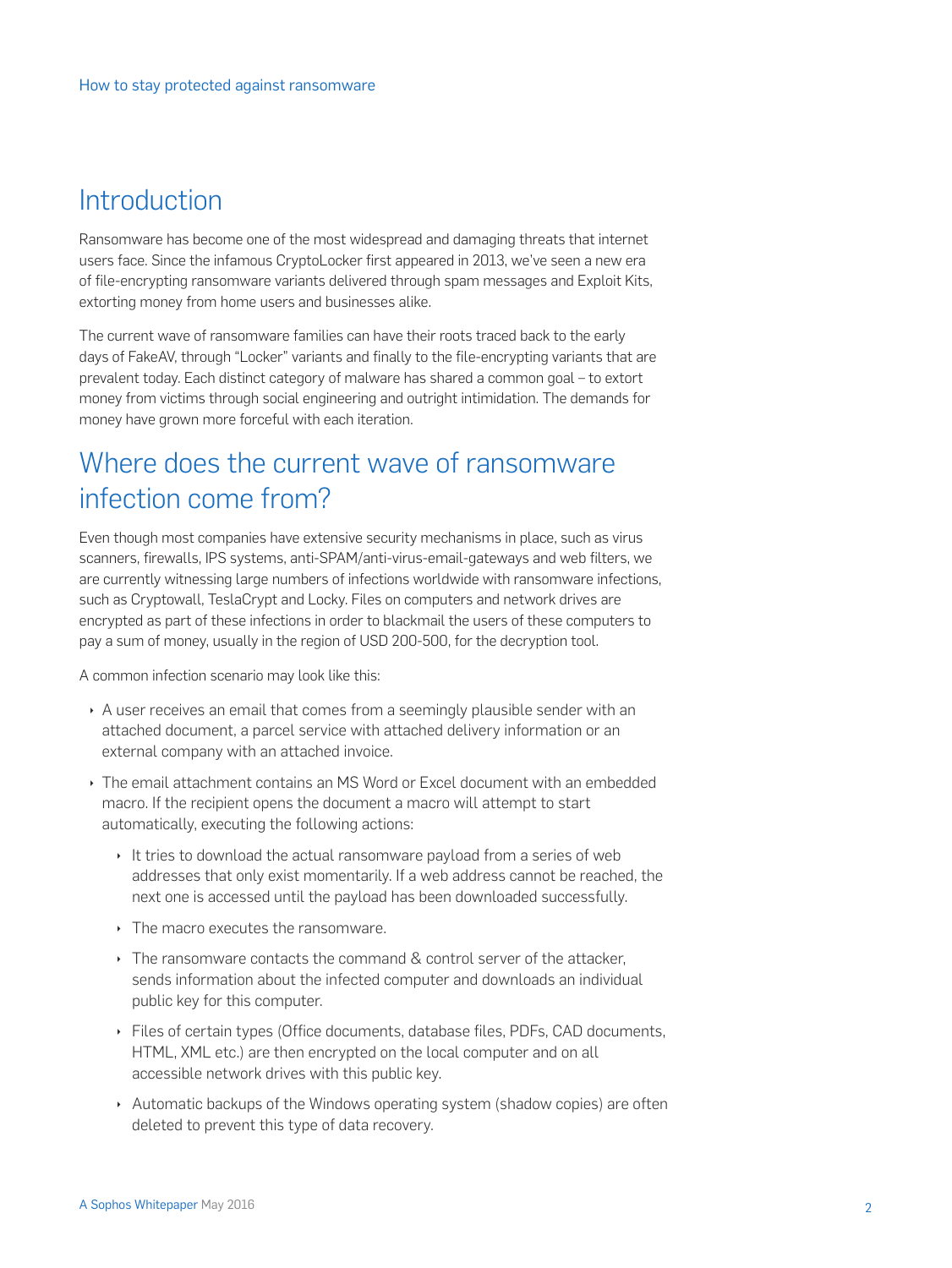- $\rightarrow$  A message then appears on the user's desktop, explaining how a ransom (often in the form of bitcoins) can be paid within a time frame of e.g. 72 hours to ensure delivery of a suitable decryption tool with the private key that is only available in the attacker's system.
- Inter ransomware will then delete itself leaving just the encrypted files and ransom notes behind.

This is just an example of how such an infection scenario may play out. While email is a popular technique to spread these threats, by no means is it the only approach. Exploit kits are also common and, for example, the Angler exploit kit has been widely used to spread CryptoWall.

#### The rise of malicous JavaScript attachments

As awareness of the dangers of booby trapped documents grows, crooks are increasingly turning to JavaScript attachments to spread ransomware. This approach is proving effective because:

- **Nindows hides file extensions by default, so README.TXT.JS shows up as README.** TXT, making it look mostly harmless.
- **Nindows uses an icon for script files that looks like a scroll of paper (because scripts** are stored as text files), adding to the sense of harmlessness.
- **EXECT** Browser JavaScript has become much safer in recent years, thanks to a proactive attitude to security by browser makers, and to the "sandbox" in which web pages load and execute. As a result JavaScript is often considered safe.
- **Almost all email clients have blocked JavaScript inside messages for many years.**

As a result, it feels as though there should be nothing to lose in opening script files. The problem is that when you launch a JavaScript file that's been saved to disk, it's no longer "sandboxed" by your email program or your browser. It can do anything that a regular application (.EXE file) can do - including downloading and running other applications, such as ransomware.

## Why are ransomware attacks so successful?

The main reasons why these infections are successful are:

#### 1. Sophisticated attack technology

- **Producers of ransomware operate in a highly professional manner. This includes,** among other things, usually providing an actual decryption tool after the ransom has been paid.
- **EXEL SKILLFUL Social engineering is employed to prompt the user to execute the installation** routine of the ransomware. For example, you may get an email that reads something like this: "If the encoding of the attached Word document seems incorrect, please activate macros. This is done as follows..."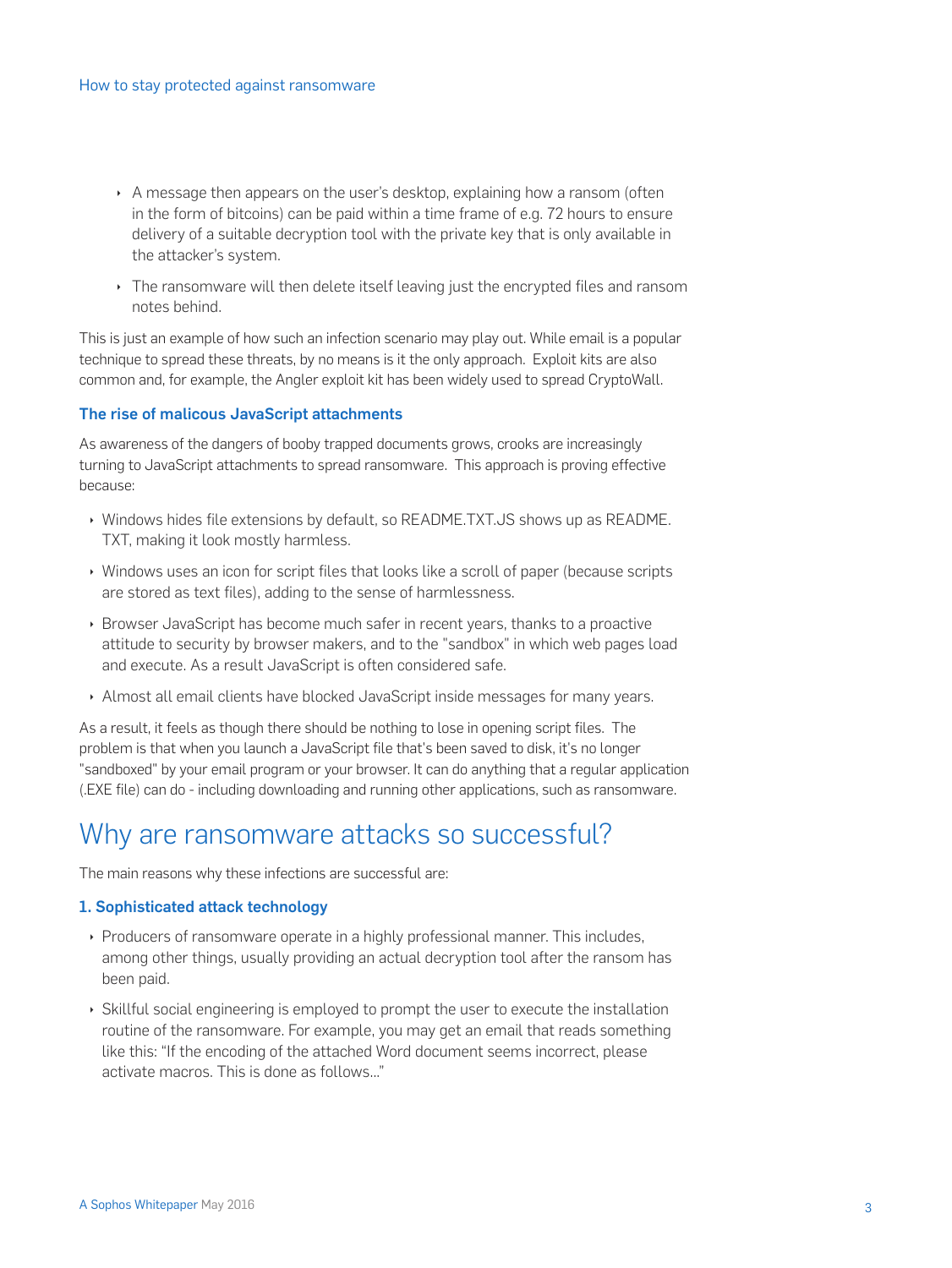#### The most common way that Locky arrives is:

- ▶ You receive an email containing an attached document.
- $\cdot$  The document looks like gobbledegook.
- In The document advises you to enable macros "if the data encoding is incorrect."
- If The hackers want you to click on the 'Options' button at the top of the page.



- **I** They use technologies to spread infections that are permitted in many companies and in which malicious code can easily be disguised (Microsoft Office macros, JavaScript, VBScript, CHM, Flash, Java).
- **Once you click Options, Locky will start to execute on your computer. As soon as it** is ready to ask you for the ransom, it changes your desktop wallpaper:

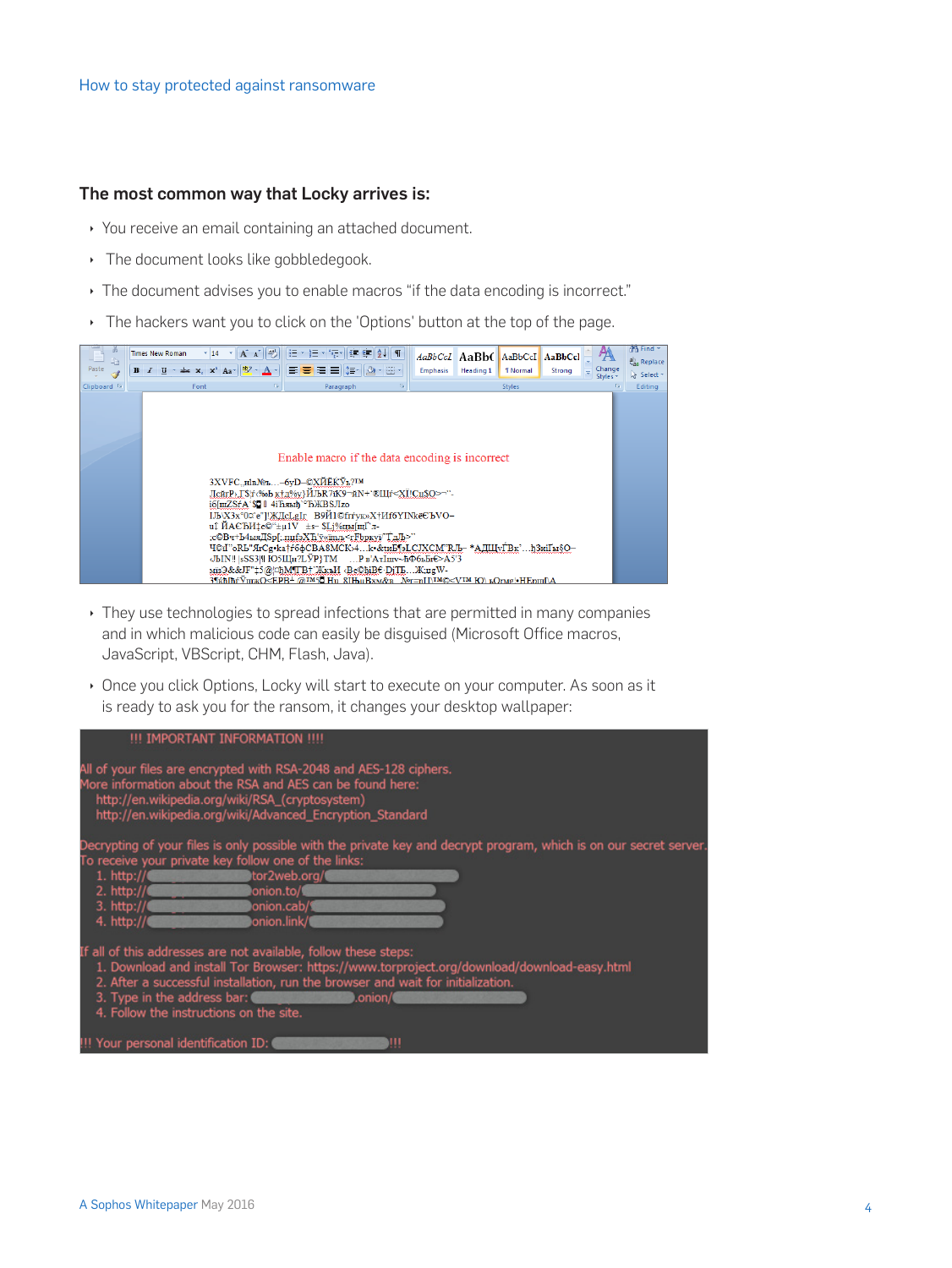#### 2. Security weaknesses in affected companies

- **Inadequate backup strategy (no real-time backups, backups not offline/off-site)**
- **I** Updates/patches for operating system and applications are not implemented swiftly enough
- Dangerous user/rights permissions (users work as administrators and/or have more file rights on network drives than necessary for their tasks)
- **Lack of user security training ("Which documents may I open and from whom?",** "What is the procedure if a document looks malicious", "How do I recognize a phishing email?")
- ▶ Security systems (virus scanners, firewalls, IPS, email/web gateways) are not implemented or are not configured correctly. Inadequate network segmentation can also be included here (servers and work stations in the same network)
- $\cdot$  Lack of knowledge on the part of administrators in the area of IT security (.exe files may be blocked in emails but not Office macros or other active content)
- $\cdot$  Conflicting priorities ("We know that this method is not secure but our people have to work...")

### Setting priorities

The last point pertaining to priorities must be challenged in particular. The argument that "security only disrupts the users ... they have to get on with their work" often prevents many useful safety-related measures from being implemented. In many cases, this argument does not apply if the safety-related measures are planned with due care and adjusted to the situation of the employees and the company.

In some cases, for example when an email is received or when Office documents with macros are used internally, one has to be aware of what is more important for the company:

#### Example 1:

Every user can receive Office documents from the Internet and can also execute them with macros on corporate computers.

#### Example 2:

Only the users of the specialist departments who have to work with Office macros (order processing, accounting, sales) have authorization to execute Office macros in line with the company's central policy.

If business partners send an email with an Office document to recipients in the company, then this email is placed in quarantine. The recipient is informed of this and is asked to confirm with the sender of the email that he or she actually sent it. After doing this, the employee can then remove this email from quarantine automatically.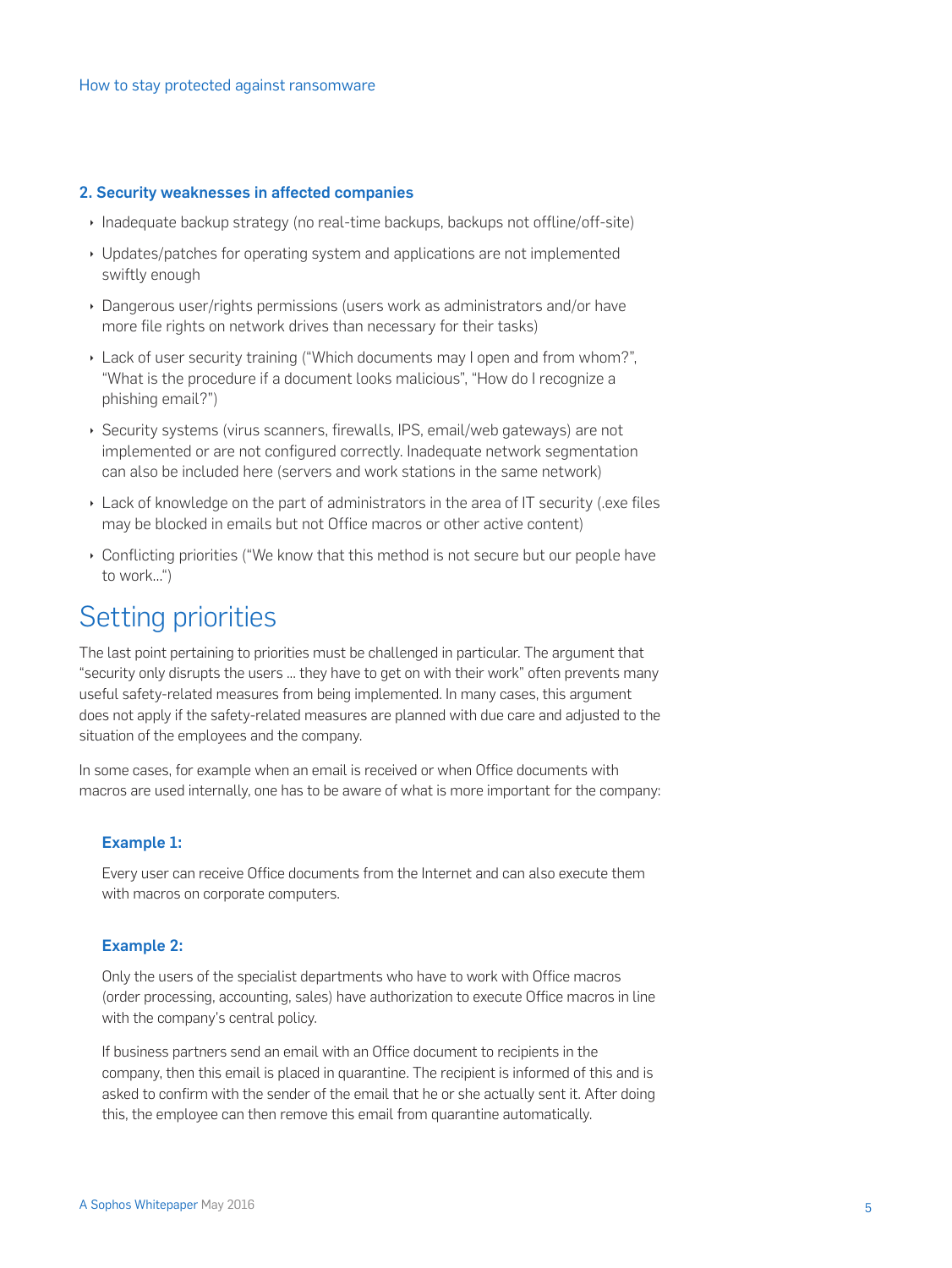Alternatively, he or she can ask the business partner to pack all future documents into a password-protected ZIP archive whose password they both create during this conversation. Such password-protected ZIP archives are never placed in email quarantine; future emails will always arrive immediately and the transfer via email will now also be encrypted.

Example 1 is definitely the simplest from an administration perspective. In Example 2 you first have to find out which specialist departments have to receive Office documents from business partners in the Internet; you have to define the appropriate group guidelines and train the employees of the specialist departments. Nevertheless, implementing Example 2 is of course the more logical step if you want to improve security significantly by using technical measures and by minimizing changes to employees' working behavior.

In keeping with this example, the following recommended measures should always be taken into account, considering what the consequences of non-implementation would be and how these measures could be implemented so that they affect the user only as much as is necessary.

# Best practices to apply immediately

- **Backup regularly and keep a recent backup copy off-site.** There are dozens of ways other than ransomware that files can suddenly vanish, such as fire, flood, theft, a dropped laptop or even an accidental delete. Encrypt your backup and you won't have to worry about the backup device falling into the wrong hands.
- **Don't enable macros in document attachments received via email.** Microsoft deliberately turned off auto-execution of macros by default many years ago as a security measure. A lot of malware infections rely on persuading you to turn macros back on, so don't do it!
- $\rightarrow$  Be cautious about unsolicited attachments. The crooks are relying on the dilemma that you shouldn't open a document until you are sure it's one you want, but you can't tell if it's one you want until you open it. If in doubt, leave it out.
- **Don't give yourself more login power than you need.** Most importantly, don't stay logged in as an administrator any longer than is strictly necessary, and avoid browsing, opening documents or other "regular work" activities while you have administrator rights.
- $\rightarrow$  Consider installing the Microsoft Office viewers. These viewer applications let you see what documents look like without opening them in Word or Excel itself. In particular, the viewer software doesn't support macros at all, so you can't enable macros by mistake!
- $\rightarrow$  Patch early, patch often. Malware that doesn't come in via document macros often relies on security bugs in popular applications, including Office, your browser, Flash and more. The sooner you patch, the fewer open holes remain for the crooks to exploit.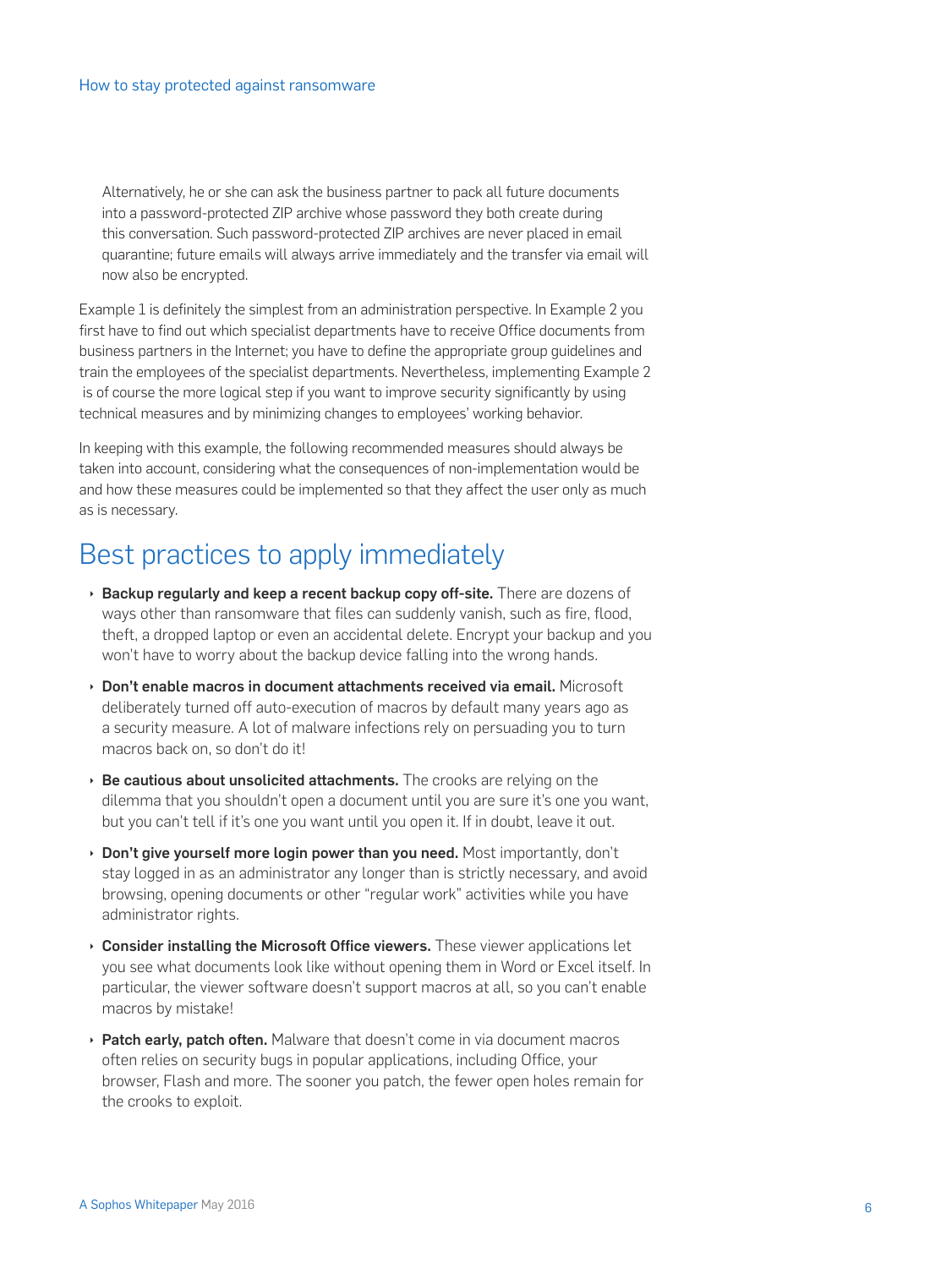- $\rightarrow$  Keep informed about new security features added to your business applications. For example, Office 2016 now includes a control called "Block macros from running in Office files from the internet" which helps protect you from external malicious content without stopping you using macros internally.
- ▶ Open .JS files with Notepad by default. This helps protect against JavaScript borne malware by enabling you to identify the file type and spot suspicious files.
- $\rightarrow$  Show files with their extensions. Malware authors increasingly try to disquise the actual file extension to trick you into opening them. Avoid this by displaying files with their extensions at all times.

# Configuration settings for Sophos solutions

Sophos technologies protect and block malicious files and web traffic used by ransomware. To enable your protection to work effectively, it's important to configure your solutions correctly.

Please ensure before making changes to your live enviroment you have run them in a test enviroment first.

#### Sophos Endpoint Protection

If you manage Sophos Endpoint Security and Control via Sophos Enterprise Console, ensure that the following settings have been made in the AV policy of all work stations and file servers/ terminal servers:

- Ì On-access-scan: on
	- **Check files on Read, Rename, Write: on**
	- ▶ Scan system memory: on
- **Download scans: on**
- **Elock access to malicious websites: on**
- **Sophos Live Protection: on**
- **Behavior monitoring: on** 
	- **Detect malicious behavior: on**
	- **Detect malicious traffic: on**
	- **Detect buffer overflows: on**

If you use Sophos Central-managed Endpoint Protection, then the following settings must be made for all users:

▶ Real-time scanning: on

**Sophos Endpoint customer** can also use the Application Control feature to protect against outside-the-browser script malware by blocking the Windows Script Host program WScript.exe:

- **Application type: Programming/ Scripting tools** 
	- **Microsoft WSH WScript: block**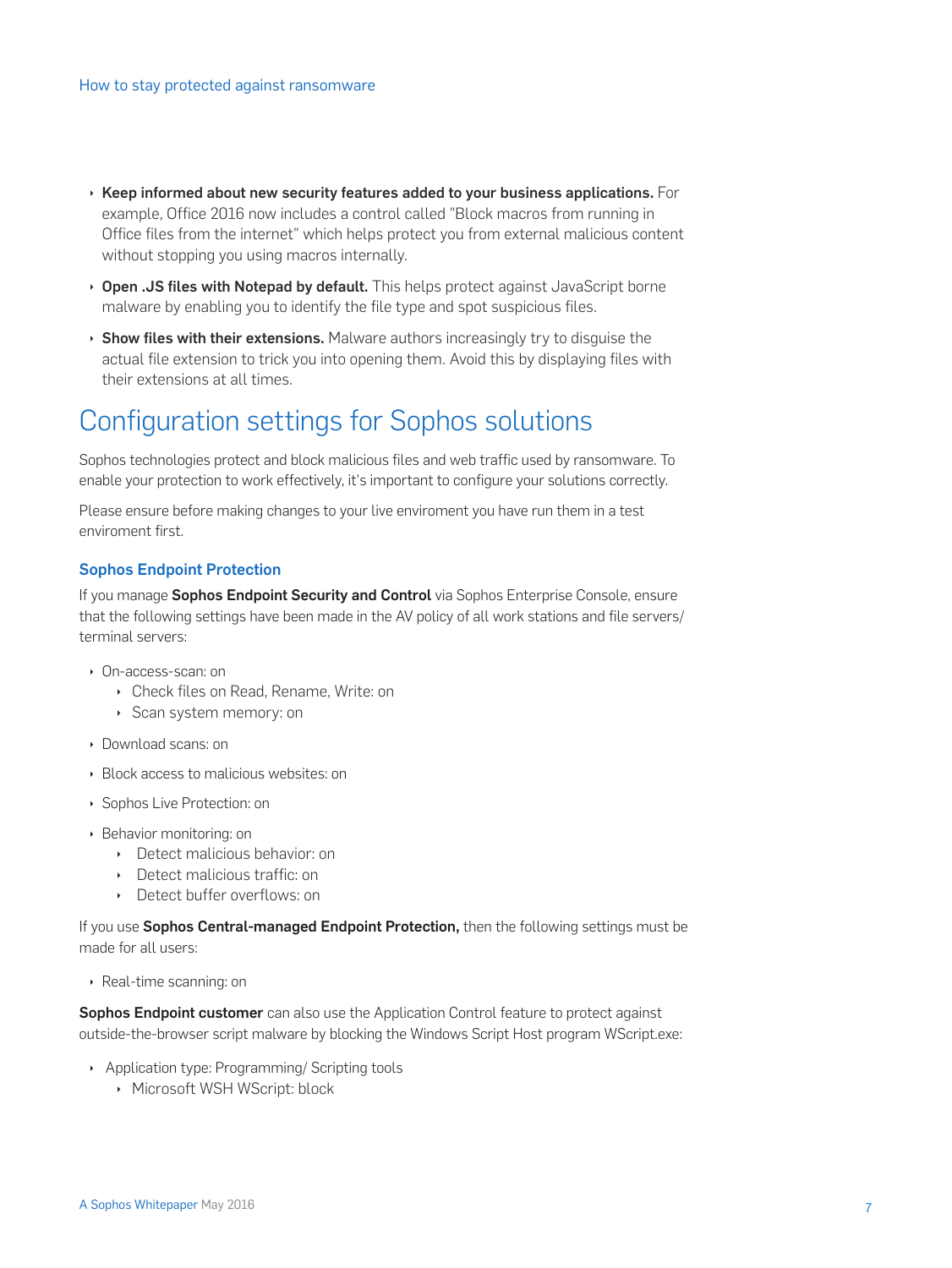If you use Sophos Central-managed Server Protection, configure your server as follows:

- ▶ Real-time scanning local files...: all switches on
- ▶ Real-time scanning Internet: all switches on
- Real-time scanning Options:
	- ▶ Detect malicious behavior: on
	- ▶ Live protection: on
- Activate the "Server Lockdown" functionality

#### **Configure email gateway correctly**

A virus scan and a SPAM scan of all inbound and outbound emails must first be set up on the email gateway, configured in accordance with the manufacturer's Best Practices.

If your email gateway provides sandboxing technology to analyze attachments, then activate this function. The Sophos Email Appliance provides this function from Version 4.0; Sophos UTM provides it from Version 9.4.

Also configure your email gateway in such a way that no executable attachments are allowed through from incoming emails from the Internet, including Office documents, VBS, JavaScript, Java, ActiveX. CHM.

Sophos recommends in particular that you quarantine files types with the following extensions (.ade, .adp, .bas, .bat, .chm, .cla, .class, .cmd, .com, .cpl, .exe, .hlp, .hta, .inf, .ins, .js, .jse, .lnk, .msc, .msi, .mst, .ocx, .pcd, .pif, .req, .scr, .sct, .shb, .shs, .url, .vb, .vbs, .vbe, .wsf, .wsh, and .wsc). It is also important to scan unencrypted archives for these files and place them in quarantine if necessary.

There is a predefined rule for this with the **Sophos Email Appliance** - "Threat Protection -> SophosLabs Suspect Attachments to all".

Emails with these types of attachments should be placed in quarantine and the recipient should be notified that a corresponding email is in quarantine (e.g. by replacing the original attachment with a message explaining that the attachment is in guarantine and how you should now proceed).

If you use the Sophos Email Appliance enable the 'Delay queue' in "Policy -> SMTP Options -> Delay Queue". When turned on, the appliance will delay suspected spam that was not caught on the first round of scanning between 10 - 60 mins, and rescan it afterwards. This will help prevent spam campaigns from being delivered on initial arrival.

Depending on the email solution, the organization and the training that the employees have received, the emails can be released from quarantine either by the email administrators or by the original recipients of the email - after the recipient in question has verified (e.g. after calling the sender of the email) that it is a valid email.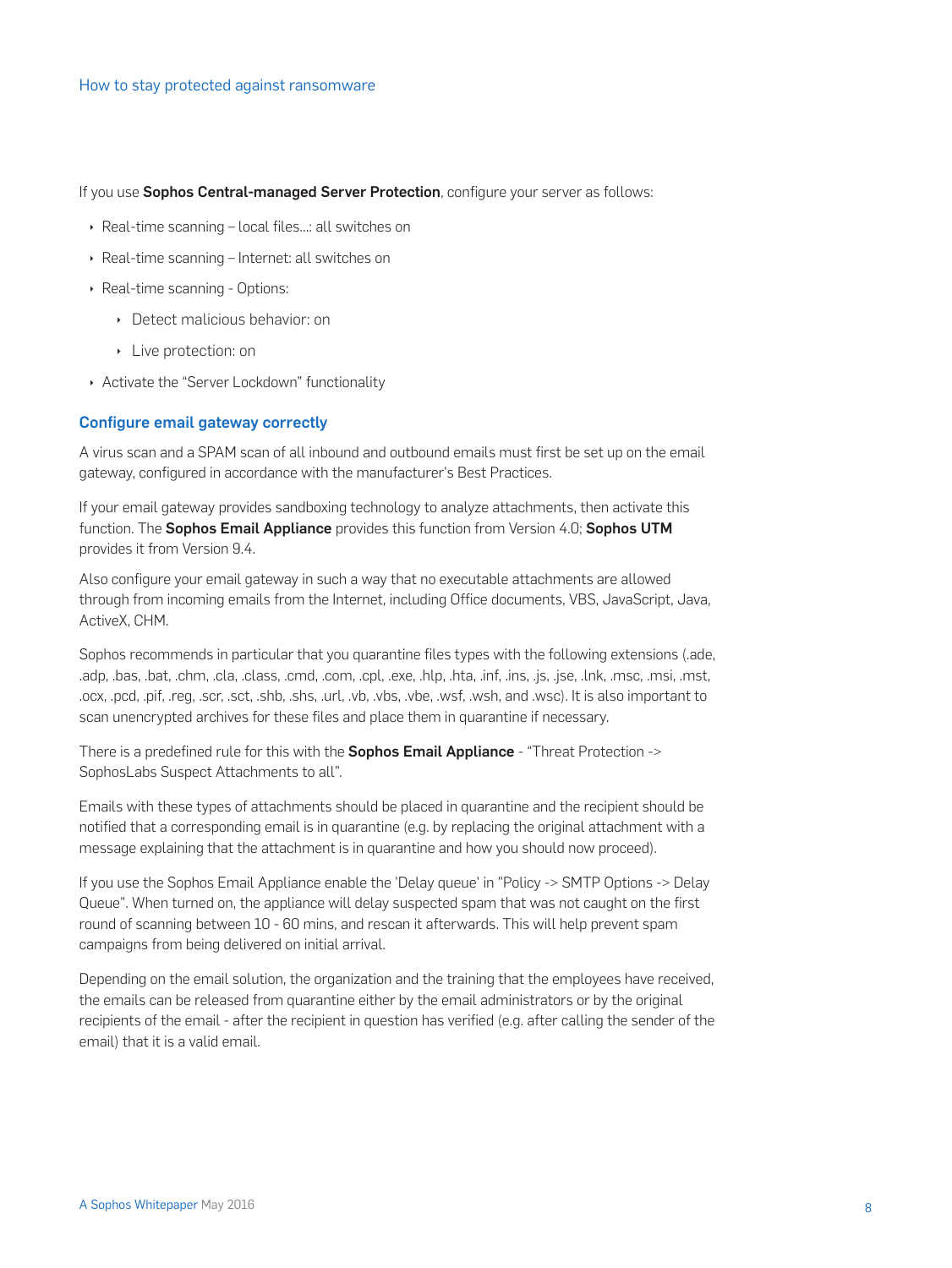#### **Configure web gateway**

Configure your web gateway in such a way as to scan all downloads for viruses and block known web addresses and mechanisms for communication with command & control servers. Activate the scanning of SSL connections in each case. If your web gateway provides sandboxing technology to analyze downloads, then activate this function.

#### Configure the Sophos UTM as follows:

- ATP: Network Protection -> Advanced Threat Protection: on
- ▶ Web Filter Profile -> Filter Action -> Anti-Virus -> Anti-Virus Scan: Dual Scan
- ▶ Web Filter Profile -> Filter Action -> Anti-Virus -> Sandstorm: on (from UTM 9.4)
- ▶ Web Filter -> HTTPS -> Decrypt and Scan
- ▶ Block web filter categories:
	- Anonymizers
	- ▶ Browser exploits
	- Dangerous downloads
	- ▶ Malicious sites
	- Phishing
	- ▶ SPAM URLs
	- ▶ Program data is anonymized (also anonymizing utilities)

#### Configure the Sophos XG/SF-OS Firewall as follows:

- ATP: On the dashboard -> go to the right column and click "Advanced Threat" Protection" -> Configure -> "Advanced Threat Protection: on"
- ▶ Web Content Filter -> Scanning: Dual Anti-Virus
- In each relevant policy rule -> Malware Scan -> Decrypt & Scan HTTPS: on
- In each relevant policy rule -> Web filter policy with blocked categories:
	- Anonymizers
	- $\triangleright$  Command & Control
	- ▶ Phishing & Fraud
	- $\rightarrow$  SPAM LIRI  $\le$

#### Configure the Sophos Web Appliance as follows:

- Global Policy -> HTTPS Scanning: on
- Global Policy -> Sandstorm: on
- ▶ Block web filter categories: Proxies & translators All other malicious URLs (phishing, spyware, SPAM, high risk sites) are blocked by default and the virus scan is activated.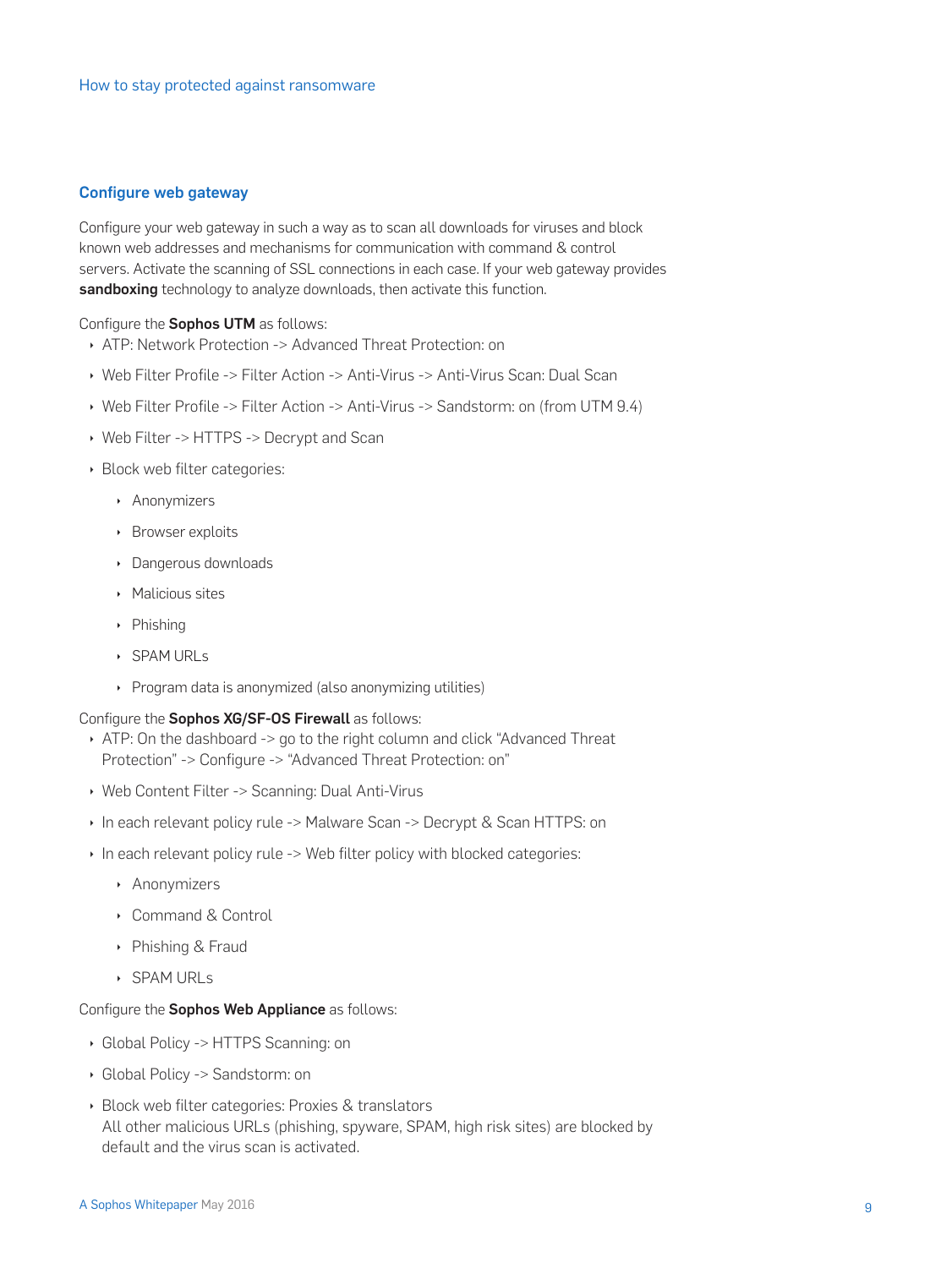#### Configure firewall/intrusion prevention system

A dedicated IPS or an IPS integrated into a firewall/UTM should be configured in such a way that the command & control communication is blocked.

In the Sophos UTM you use the IPS policy to block communication:

- **Network Protection -> Intrusion Prevention -> Attack Pattern** 
	- **Malware**

In the **Sophos XG/SF-OS Firewall** you use the IPS policy to block communication:

- **Policies -> Intrusion Prevention Category** 
	- **Malware Communication**

# Additional measures to secure against ransomware

#### Employee awareness/training

In addition to the immediate measures described above , it's important that all employees receive regular IT security training. The success of these measures should also be checked regularly.

Sophos provides a number of free tools to help educate employees on security threats, including IT Security DOs and DON'Ts and the Threatsaurus. See the further reading section at the end of this paper for links to these resources.

#### Segmentation of the company network

Security measures at the gateway are rendered useless if a computer that is introduced to the network without authorization (private notebook, computer belonging to the service provider, company notebook with outdated virus protection) is allowed to infiltrate these measures. Network Access Control (NAC) solutions, for example, can help against the threat of an unauthorized device in the network by only allowing known computers access to the network.

Therefore, in general, the principle that each system only has access to those resources that are necessary to fulfill the relevant tasks should also apply to the network design.

In the network area, this also means that you separate functional areas with a firewall, e.g. the client and server networks. The relevant target systems and services can only be accessed if this is really necessary. The backup servers can then only be accessed from the work stations, for example, via the port required by the backup solution, not via Windows file system access.

As a result, you must also consider applying a client firewall to work stations or servers because there is usually no reason for work stations or servers to have communication with each other, unless it relates to known services. This method can also help to prevent waves of infection within a network.

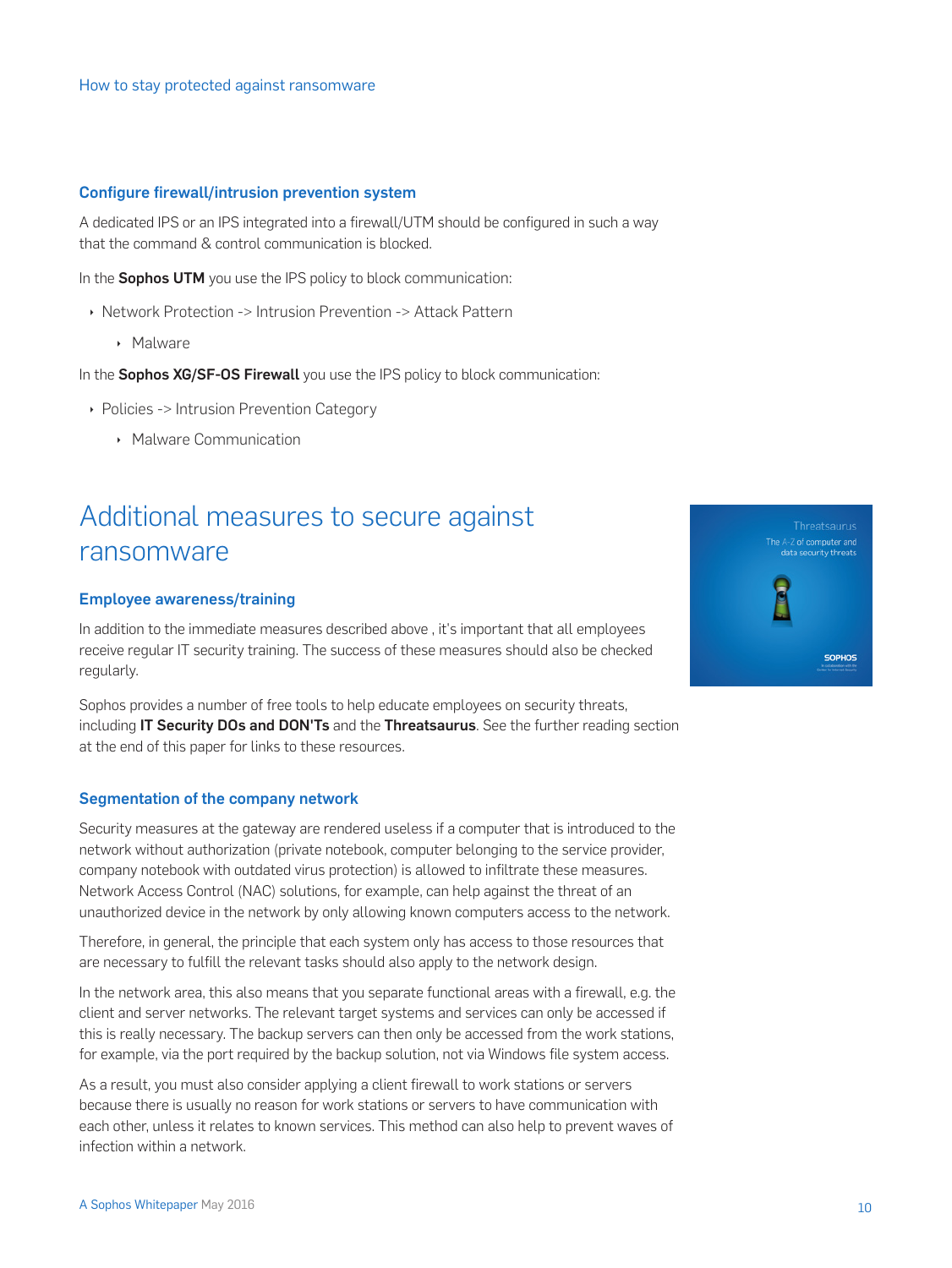#### Encrypting company data

Suitable encryption of company documents can help to prevent malware from obtaining unencrypted access to confidential documents. This prevents damage caused by the outflow of business-relevant documents.

#### Think of security as a system

In many companies, security components (e.g. firewall, VPN, IPS, endpoint security, encryption, web security, email security, mobile management, WLAN management) run alongside each other in parallel without these components communicating with each other, correlating results or being able to trigger automatic countermeasures when potential security incidents arise.

However, if these security components were able to communicate with each other and trigger automatic actions to safeguard the entire system in the event of potential security incidents - that is, act as a system - then the overall security of the infrastructure would be increased significantly.

Sophos' synchronized security approach enables you to share intelligence in real time between your endpoints and firewall. By automating threat discovery, investigation, and response, synchronized security gives you unparalleled protection against advanced threats. To find out more visit www.sophos.com/heartbeat

#### Deploy malicious traffic detection capabilities

It's essential to react quickly to new threats. Malicious Traffic Detection, which is available in Sophos Endpoint Protection, detects communications between a compromised endpoint and an attacker's servers. The Malicious Traffic Detection automatically identifies offending software and stop it from running to prevent potential damage or data loss.

#### Use security-analysis tools

Even if you implement all of the above measures, you can never guarantee with 100% certainty that security incidents/infections in company computers will be prevented in the future. However, if an incident does occur, it is vital that the source of the infection and any potential effects on other company systems are identified as quickly as possible and contained. This can help to reduce the time and effort required to identify and correct the affected systems and restore functionality to the IT infrastructure drastically. In addition, by identifying the source and the method of infection, potential vulnerabilities in the security concept can be highlighted and eliminated.

#### IT Security Best Practices

Many of the measures proposed in this document are "Best Practices" in IT security and should in fact be long established in the company, just like some other measures that have not been mentioned here, e.g. strong passwords. We recommend regular security check-ups/ health checks to identify potential security deficits and to be up to date when it comes to technical and organizational options for protecting your IT infrastructure.